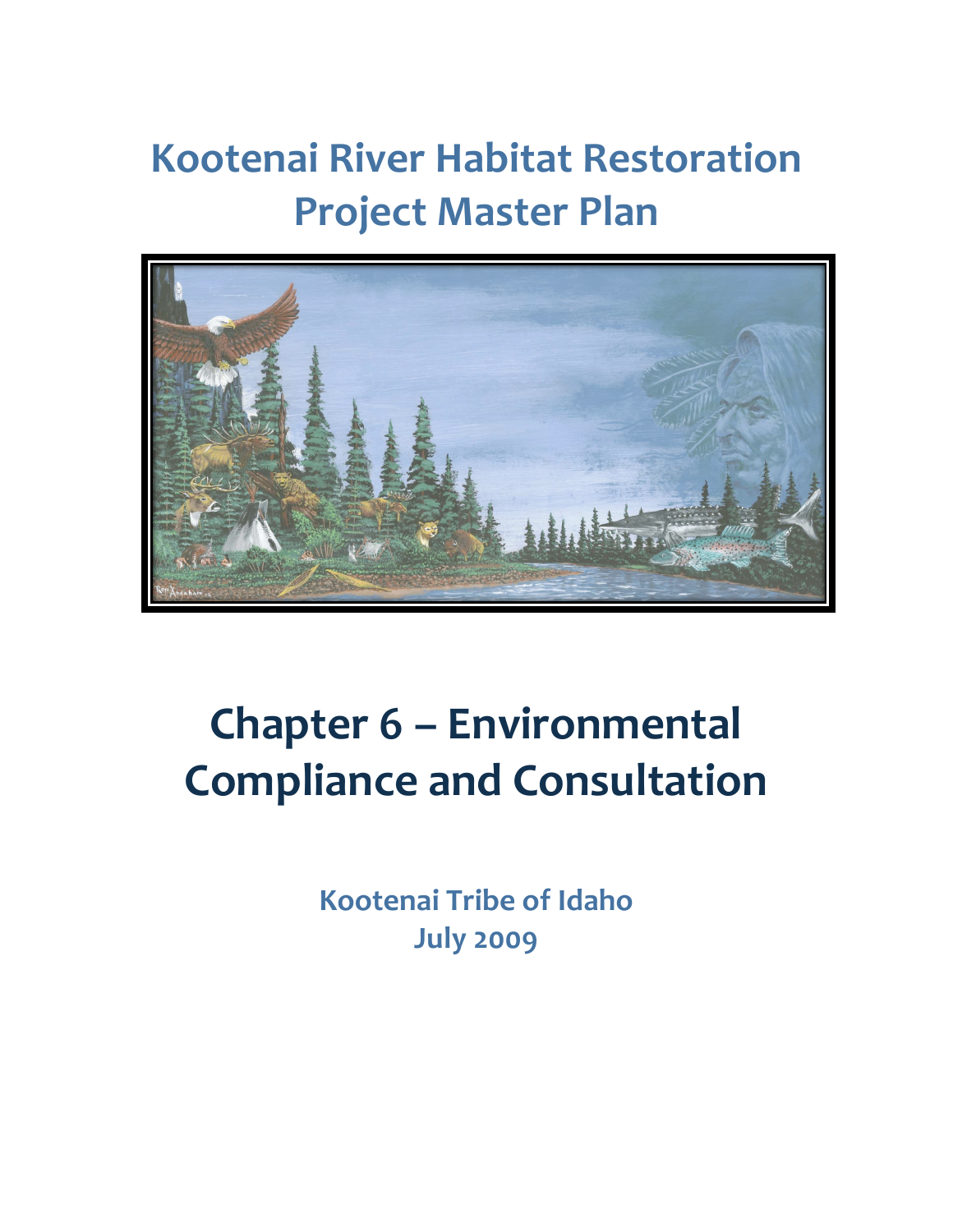#### Chapter 6: Table of Contents

#### **Chapter 6: Tables**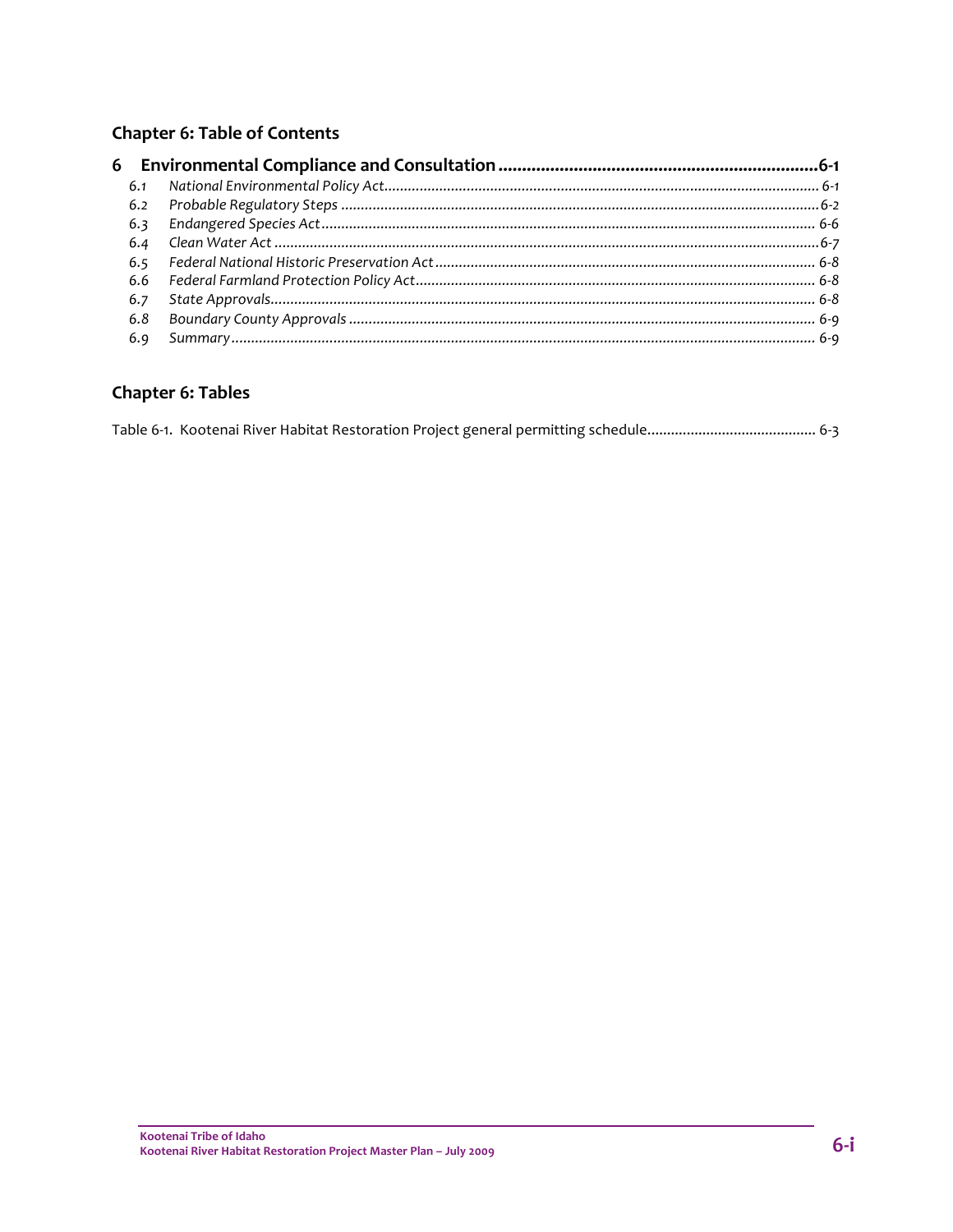## **6 Environmental Compliance and Consultation**

Various federal, state, and local environmental laws and administrative requirements will apply to the Kootenai River Habitat Restoration Project.<sup>1</sup> Chapter 6 provides an overview of anticipated environmental compliance and consultation requirements related to subsequent phases of the project. The applicability of each law, regulation, ordinance, or guideline, to this project is defined in this chapter. This information is not intended to be comprehensive; it is provided to identify major requirements that have the potential to substantially impact overall project feasibility, implementation timelines and costs, e.g., permits or processes requiring six months or more to complete.

Comprehensive permit requirements, schedule, and associated costs will be developed and refined in the preliminary and final design phases. Conceptual costs associated with environmental compliance are presented in Chapter 7. Table 6‐1 provides a summary list of probable regulatory steps organized by category (i.e., water quality, instream work, planning approvals and construction).

#### **6.1 National Environmental Policy Act**

The National Environmental Policy Act (NEPA) of 1969, as amended (42 USC 4321 et seq.), requires federal agencies to assess and disclose the effects of a proposed action on the environment prior to funding, approving, or implementing the action.

An Environmental Impact Statement (EIS) that assesses environmental consequences of implementing the Kootenai River Habitat Restoration Project will be prepared to address NEPA requirements. The NEPA process will include formal public scoping and outreach with interested and potentially affected parties to present the proposed project and potential alternatives, and most importantly, to identify the key issues that will guide the environmental analysis.

Several important steps must be completed before NEPA can effectively be initiated. Because of the array of potential habitat restoration actions presented in this Master Plan, it will not be practical or likely possible, to develop detailed designs and perform necessary environmental evaluations of all of the actions identified in this plan within a timeframe that will meet the immediate project needs (i.e., 2012 target date to initiate the first phase of construction activities). Therefore, shortly after completion of this Master Plan, the Tribe in coordination with their agency partners, and with input from regional co-managers and other stakeholders, will identify immediate implementation priorities and associated habitat actions, as well as a process for prioritizing and sequencing subsequent project actions (see discussion of next steps in

<u> Andrew Maria (1989)</u>

 $^{\rm 1}$  Tribal laws and administrative requirements are not detailed here, but will be addressed as the Tribe implements the Project.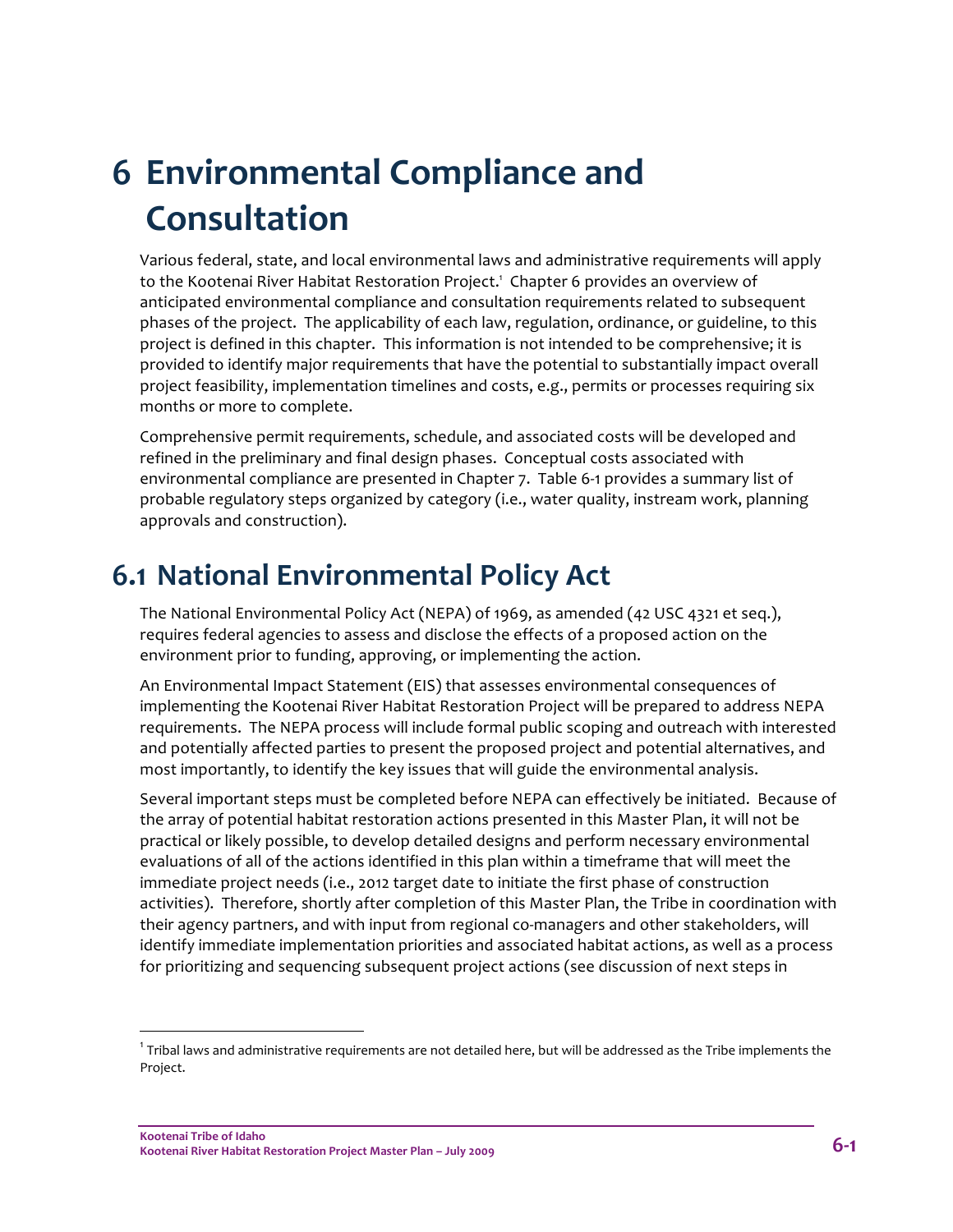Chapter 9). This phased approach will likely necessitate more than one NEPA process, with individual NEPA processes addressing independent project phases and/or groupings of actions.<sup>2</sup>

Each independent project phase or group of actions will be expected to provide significant biological and habitat benefits consistent with the goals and objectives presented in this Master Plan. Preliminary design of the initial project phase or grouping of habitat restoration actions will define the temporal and spatial scope of the treatments and will guide an environmental assessment team in determining the extent of natural and social resource effects that will be evaluated under NEPA. This information may reveal the need to collect additional baseline data to thoroughly examine the environmental effects of the first project phase or group of habitat treatments.

The NEPA process, beginning with scoping and ending with a Final EIS and Record of Decision, will be conducted under the supervision of the KTOI and BPA, with guidance from the USACE. A formal public scoping process will identify key issues of concern to agencies, organizations and the public that are relevant to the initial project phase or grouping of habitat treatments. Data collection will be completed and an environmental analysis of the effects of implementation of the identified project phase or grouping of habitat issues relative to specific scoping issues will be conducted.

At this time, the Tribe assumes that the Bonneville Power Administration (BPA) will be the lead agency on the NEPA effort. Additional cooperating agencies will be identified in the near term. Because the scope of the total habitat restoration project is extensive, the Tribe and BPA will conduct a robust analysis of cumulative effects in each NEPA undertaking. These effects analyses will link the potential independent habitat treatments, providing a larger‐scale estimate of the overall benefits and risks of the restoration efforts.

#### **6.2 Probable Regulatory Steps**

Table 6‐1 provides a summary list of probable regulatory steps organized by category, i.e., water quality, instream work, planning approvals and construction. In addition to these steps, if the proposed implementation scenario involves altering Kootenay Lake water management, consultation will be undertaken with British Columbia and the International Joint Commission through the appropriate forums.

<sup>&</sup>lt;sup>2</sup> In an earlier draft of this Master Plan the Kootenai Tribe suggested that given the nature of the conceptual framework presented in this Master Plan, a Programmatic EIS that considers the overall conceptual restoration framework and its effects would be more appropriate and efficient than a project-specific EIS that looks at specific effects of individual habitat actions or activities. The Tribe suggested that: 1) a programmatic approach would result in a baseline environmental analysis that would be referenced in future project-specific environmental documents; 2) implementation‐level assessments would examine the environmental effects and design detail for specific restoration actions; 3) the magnitude of effects of individual restoration actions could vary greatly, therefore, subsequent NEPA documentation could range from Categorical Exclusions to Supplemental EIS' that tier off of the Programmatic EIS; and 4) a Programmatic EIS would be consistent with the adaptive management framework within which the project will be implemented. The Tribe's federal partners and members of the Kootenai Habitat Policy Team have indicated that they support a project-specific EIS approach, therefore that is the approach that has been presented in this Master Plan.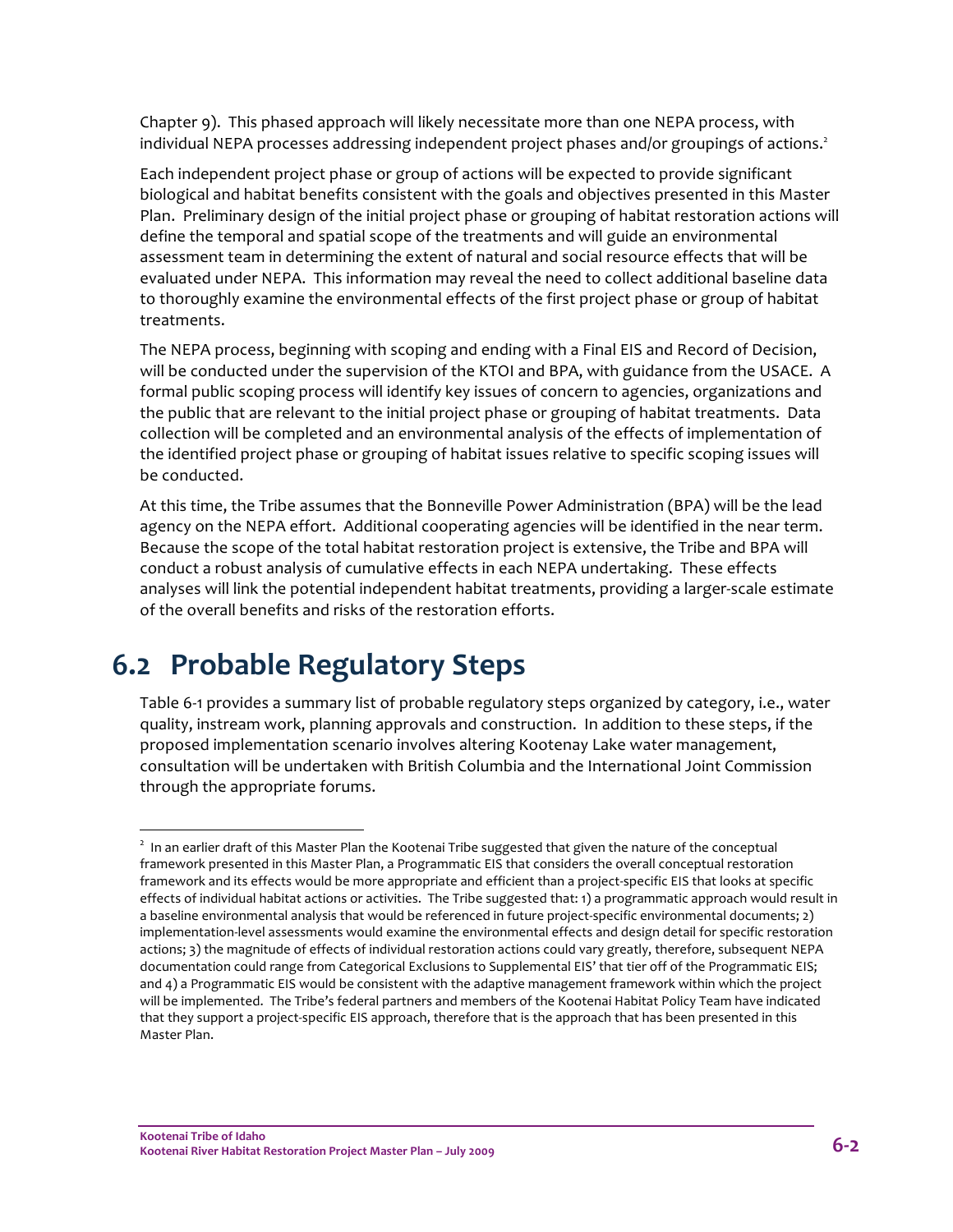| Table 6-1. Kootenai River Habitat Restoration Project general permitting schedule.                                                                      |                                                                                                                                                                                                                                                                                                                                                                                                                           |                                                     |                                                                                                                                                                                                                                |                                                                                        |                                                                                                                                                                                                     |  |  |
|---------------------------------------------------------------------------------------------------------------------------------------------------------|---------------------------------------------------------------------------------------------------------------------------------------------------------------------------------------------------------------------------------------------------------------------------------------------------------------------------------------------------------------------------------------------------------------------------|-----------------------------------------------------|--------------------------------------------------------------------------------------------------------------------------------------------------------------------------------------------------------------------------------|----------------------------------------------------------------------------------------|-----------------------------------------------------------------------------------------------------------------------------------------------------------------------------------------------------|--|--|
| Permit                                                                                                                                                  | <b>Data Needed</b>                                                                                                                                                                                                                                                                                                                                                                                                        | <b>Expected</b><br><b>Time to</b><br><b>Receive</b> | <b>Required Submittal Date</b>                                                                                                                                                                                                 | Prerequisites                                                                          | <b>Notes</b>                                                                                                                                                                                        |  |  |
| <b>Water Quality</b>                                                                                                                                    |                                                                                                                                                                                                                                                                                                                                                                                                                           |                                                     |                                                                                                                                                                                                                                |                                                                                        |                                                                                                                                                                                                     |  |  |
| National Pollutant<br>Discharge Elimination<br>System (NPDES)<br><b>General Construction</b><br>Stormwater (U.S.<br>Environmental<br>Protection Agency) | Contractor contact info, project location<br>description, water bodies that will be discharged<br>to, construction dates, area of disturbance, ESA<br>compliance info; prepare Stormwater Pollution<br>Prevention Plan (SWPPP).                                                                                                                                                                                           | 2 months                                            | Prior to start of<br>construction.                                                                                                                                                                                             | Section 401 from<br><b>IDEQ</b>                                                        | Submit one combined<br>application for all sites with<br>ground disturbance<br>exceeding one acre.                                                                                                  |  |  |
| <b>Stormwater Pollution</b><br>Prevention Plan                                                                                                          | Describe ground disturbing activities, affected<br>areas, location map, measures proposed to<br>reduce erosion and sediment runoff, exact<br>construction dates, measures to divert flows,<br>post-construction storm water management<br>measures, waste management measures, steps<br>to keep vehicles clean, describe other possible<br>pollution sources and control measures. Also,<br>document compliance with ESA. | 2 months                                            | Submit after the NPDES is<br>filed or at the same time.                                                                                                                                                                        |                                                                                        | Submit SWPPP to support<br>the construction NPDES for<br>sites disturbing one acre or<br>more.                                                                                                      |  |  |
| Water Quality<br>Certification for<br><b>Channel Modifications</b><br>(Idaho Dept. of<br>Environmental<br>Quality)                                      | Water quality parameters to be affected and to<br>what extent. Exact construction timing and<br>extent.                                                                                                                                                                                                                                                                                                                   | $3 - 6$<br>months                                   | Once final alternatives for<br>all work below ordinary<br>high water mark (OHWM)<br>or in wetlands has been<br>defined.                                                                                                        |                                                                                        | Included with 404. Will<br>define mixing zone within<br>which some degradation<br>can occur.                                                                                                        |  |  |
| <b>Instream Work</b>                                                                                                                                    |                                                                                                                                                                                                                                                                                                                                                                                                                           |                                                     |                                                                                                                                                                                                                                |                                                                                        |                                                                                                                                                                                                     |  |  |
| USACE Section 404/10                                                                                                                                    | Location description, water body,<br>shoreline/zoning designation, parcel numbers,<br>description of work in wetlands and below<br>ordinary high water mark (OHWM), project<br>purpose, potential effects on water bodies,<br>construction period/phasing, any permanent<br>structure below OHWM. Fill volume/area below<br>OHWM, composition of fill material, material<br>source, volume/area of excavation or dredging | 1-2 years                                           | Once final design for all<br>below OHWM features is<br>available. Info must<br>include results of sediment<br>core contaminant analysis<br>from June 2007. Likely to<br>require wetland<br>delineation and mitigation<br>plan. | Need Section 401<br>conditions and ESA<br>determination<br>before 404 can be<br>issued | Submit one combined<br>application for all sites with<br>features below OHWM or<br>affecting wetlands<br>(includes 401 certification).<br>Coordinate alternatives<br>analysis with NEPA<br>process. |  |  |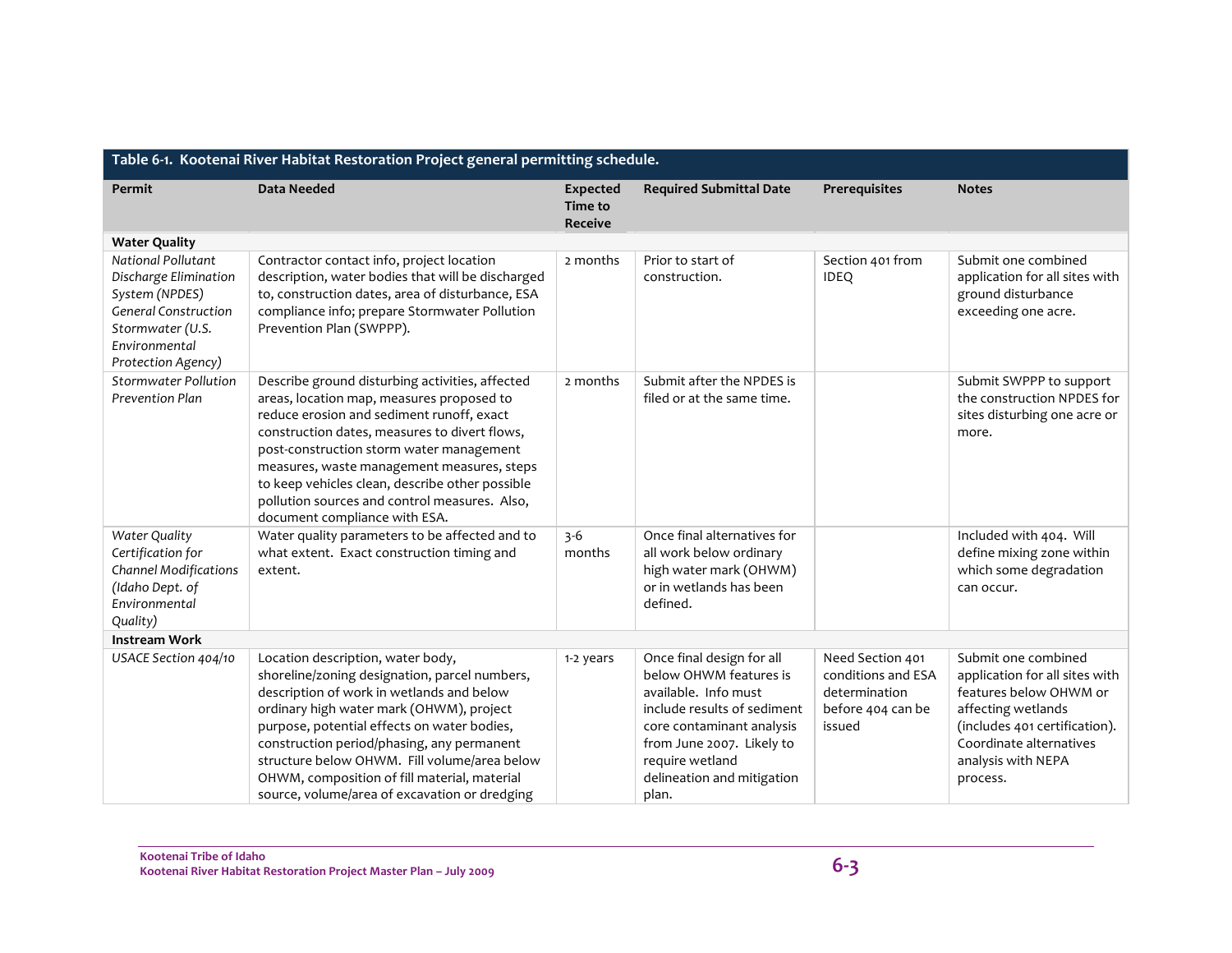| Table 6-1. Kootenai River Habitat Restoration Project general permitting schedule.                            |                                                                                                                                                                                                                                                                                                                                                                                                                                          |                                              |                                                                                                                           |                                                         |                                                                                                                                                                                                                      |  |  |
|---------------------------------------------------------------------------------------------------------------|------------------------------------------------------------------------------------------------------------------------------------------------------------------------------------------------------------------------------------------------------------------------------------------------------------------------------------------------------------------------------------------------------------------------------------------|----------------------------------------------|---------------------------------------------------------------------------------------------------------------------------|---------------------------------------------------------|----------------------------------------------------------------------------------------------------------------------------------------------------------------------------------------------------------------------|--|--|
| <b>Permit</b>                                                                                                 | <b>Data Needed</b>                                                                                                                                                                                                                                                                                                                                                                                                                       | <b>Expected</b><br>Time to<br><b>Receive</b> | <b>Required Submittal Date</b>                                                                                            | Prerequisites                                           | <b>Notes</b>                                                                                                                                                                                                         |  |  |
|                                                                                                               | below OHWM, list other approvals, total cost of<br>project, federal funding, names/addresses/phone<br>numbers of all adjacent property owners,<br>possibly wetland delineation and mitigation plan.                                                                                                                                                                                                                                      |                                              |                                                                                                                           |                                                         |                                                                                                                                                                                                                      |  |  |
| Dredged Material<br>Management Plan<br>(USACE)                                                                | If habitat restoration involves sediment dredging<br>or channel maintenance dredging, a Sampling<br>and Analysis Plan may be required by the USACE.<br>Required information could include<br>documentation of contaminant sources,<br>chemical and biological processes affected by<br>sediment exposure; identification of receptors of<br>concern; and exposure pathways and potential<br>responses.                                   | $75+ days$                                   | File with Section 10/404<br>application. Processed<br>simultaneously with<br>Section 401 and Stream<br>Alteration Permit. | Analysis of<br>potentially<br>contaminated<br>sediment. | Conduct early pre-<br>consultation with the<br>USACE to determine if this<br>approval is needed. If so,<br>initiate studies well in<br>advance of submittal<br>target.                                               |  |  |
| Instream Alteration<br>Permit (Idaho Dept. of<br>Water Resources)                                             | Same as for 404/10 permit. State standards for<br>construction and instream features: IDAPA<br>37.03.07 (055-065). If other approaches or<br>procedures are proposed, they must be<br>described.                                                                                                                                                                                                                                         | 60 days                                      | Submit as joint application<br>for permit with Section<br>404. Allow at least 60<br>days.                                 |                                                         | Joint application with<br>USACE permit.                                                                                                                                                                              |  |  |
| Navigational<br>Encroachment Permit<br>(Idaho Dept. of Lands)                                                 | Basic application is same as above with<br>additional form required for Idaho Dept. of<br>Lands addressing riprap or structures (if in<br>navigable waters).                                                                                                                                                                                                                                                                             | 30 days                                      | Submit as part of Joint<br>Application for Permit with<br>Section 404.                                                    | Consent of<br>adjacent land<br>owners.                  | Required if plans include<br>riprap or docks in navigable<br>waters.                                                                                                                                                 |  |  |
| <b>Boundary County</b><br>Dept. of Land<br>Conservation and<br>Development-<br>Floodway<br>Development Permit | Development permit required for fill (Section 4.1-<br>1) and approval required prior to altering or<br>relocating a watercourse (Section 4.3-4). Flood<br>capacity may not be diminished. Must<br>demonstrate proof of permit application to<br>Idaho Dept. of Water Resources for Stream<br>Channel Alteration. If work would occur within<br>Bonners Ferry, need to show proof that City has<br>been notified. Also, must notify FEMA. | TBD                                          | Consult with Boundary<br>County and City of Bonners<br>Ferry.                                                             |                                                         | Must comply with FEMA<br>standards for floodway<br>development.<br>Diminishment of floodway<br>capacity is not allowed.<br>See Boundary County<br>Flood Damage Prevention<br>Ordinance, Section 4.1-1<br>thru 4.3-4. |  |  |
| <b>Planning Approvals</b>                                                                                     |                                                                                                                                                                                                                                                                                                                                                                                                                                          |                                              |                                                                                                                           |                                                         |                                                                                                                                                                                                                      |  |  |
| NEPA Compliance and<br>Record of Decision                                                                     | Purpose and need, project description, project<br>alternatives, environmental, cultural and<br>socioeconomic analysis. Public scoping and                                                                                                                                                                                                                                                                                                | 2 years.                                     | Initiate NEPA compliance<br>following Master Plan<br>approval, selection of                                               | Define and design<br>implementation<br>measures         | Most significant review<br>process, examining a range<br>of environmental and                                                                                                                                        |  |  |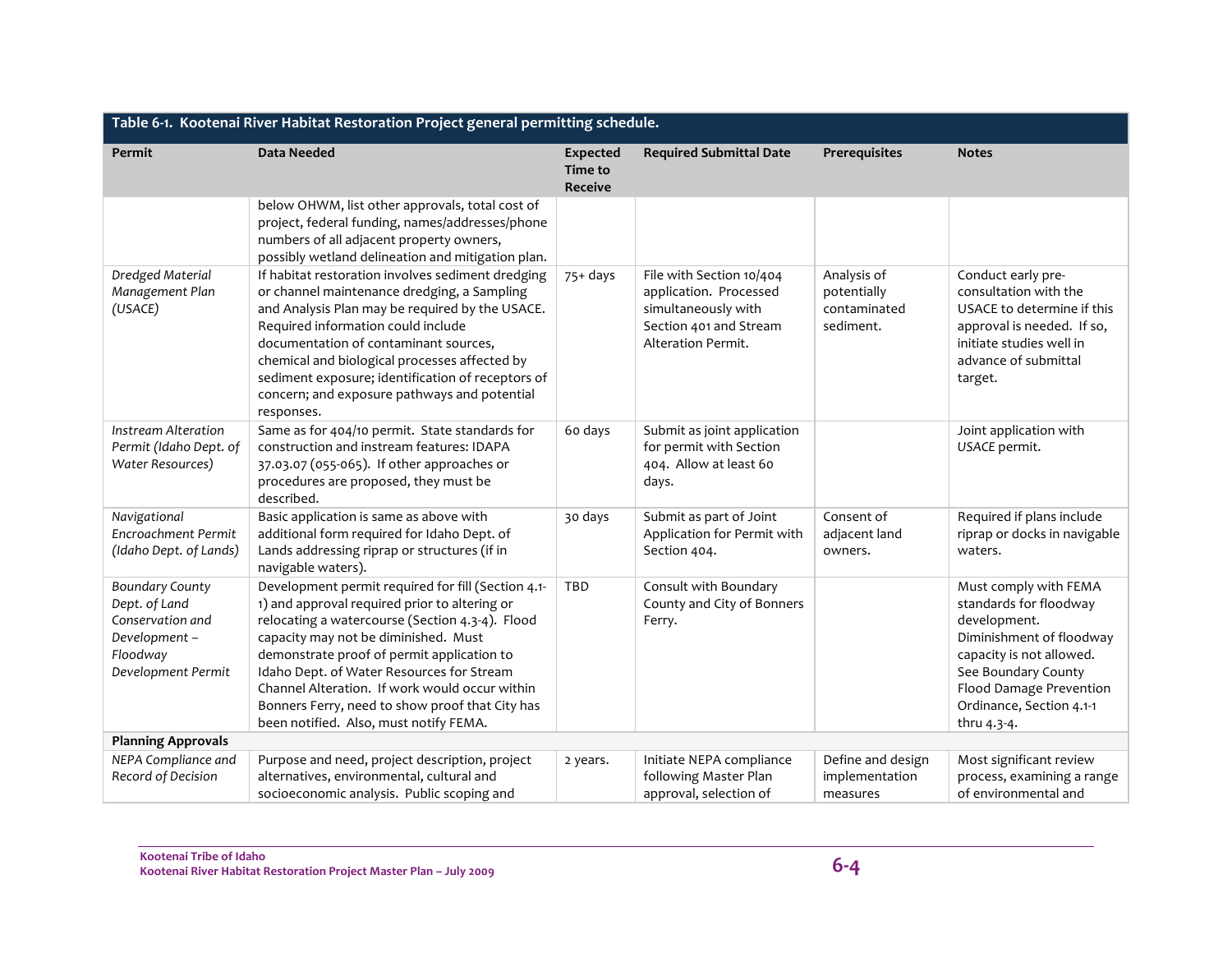| Table 6-1. Kootenai River Habitat Restoration Project general permitting schedule. |                                                                                                                                                                                                                                                 |                                              |                                                                                                                                           |                                                                              |                                                                                                                                                     |  |  |
|------------------------------------------------------------------------------------|-------------------------------------------------------------------------------------------------------------------------------------------------------------------------------------------------------------------------------------------------|----------------------------------------------|-------------------------------------------------------------------------------------------------------------------------------------------|------------------------------------------------------------------------------|-----------------------------------------------------------------------------------------------------------------------------------------------------|--|--|
| Permit                                                                             | <b>Data Needed</b>                                                                                                                                                                                                                              | <b>Expected</b><br>Time to<br><b>Receive</b> | <b>Required Submittal Date</b>                                                                                                            | Prerequisites                                                                | <b>Notes</b>                                                                                                                                        |  |  |
|                                                                                    | comments shape this process.                                                                                                                                                                                                                    |                                              | implementation priorities,<br>and preliminary design.                                                                                     |                                                                              | social resource values.                                                                                                                             |  |  |
| <b>USFWS Concurrence</b><br>or Biological Opinion                                  | Biological Assessment (BA) is a description of the<br>proposed action, status of species and critical<br>habitat, environmental baseline, effects analysis,<br>determination of effects                                                         | $6 - 12$<br>months                           | Prepare and submit to the<br>USFWS concurrent with<br>the NEPA EIS.                                                                       |                                                                              | BA needed for<br>independent suite of<br>implementation measures.<br>Consultation to be tailored<br>to final project proposal<br>and NEPA schedule. |  |  |
| Section 106 Clearance                                                              | Evaluation of effects of actions on historical and<br>archaeological resources and traditional cultural<br>properties. Consult with tribes, Idaho State<br>Historic Preservation Office (Bureau of Indian<br>Affairs).                          | $2 - 3$<br>months                            |                                                                                                                                           | Define area of<br>potential effect.                                          | Submit survey results on<br>National Register of<br>Historic Places (NRHP)<br>listed or eligible properties.                                        |  |  |
| <b>Boundary County Site</b><br>Development Permit<br>Application                   | All affected parcel numbers; describe land use,<br>duration of work, vehicle trips/day and<br>mitigation; site plan with property boundaries,<br>topo, access, etc. Expect two public hearings.                                                 | TBD                                          | Consult with Boundary<br>County                                                                                                           | Won't issue until<br>Floodway<br>Development<br>Permit approval<br>obtained. | Determines consistency<br>with County Comp Plan.                                                                                                    |  |  |
| Fugitive Dust Control<br>(Idaho Dept. of<br>Environmental<br>Quality)              | Define reasonable precautions to take, such as<br>applying dust suppressants, reducing speed<br>limits, etc.                                                                                                                                    | N/A                                          | Permit not required, but<br>planning should include a<br>Fugitive Dust Prevention/<br>Control Plan per IDAPA<br>50.01.01 Section 650-651. |                                                                              | No submittal required to<br>IDEQ, but plan should be<br>part of construction<br>documents.                                                          |  |  |
| Construction                                                                       |                                                                                                                                                                                                                                                 |                                              |                                                                                                                                           |                                                                              |                                                                                                                                                     |  |  |
| Boundary County road<br>and bridge permits                                         | Location of proposed road access, proposed<br>design, construction requirements, and drawing.<br>Application to be signed by the owner of the<br>land upon which the access is to be constructed.<br>Must be prepared by a registered surveyor. | 60 days                                      | Approved SWPPP                                                                                                                            | Detailed design and<br>surveys.                                              |                                                                                                                                                     |  |  |
| Consult with Idaho<br>Dept. of<br>Transportation                                   | If proposed habitat treatment could affect the I-<br>95 bridge, design and mitigation information<br>would be provided.                                                                                                                         | <b>TBD</b>                                   | <b>TBD</b>                                                                                                                                | Detailed design and<br>surveys.                                              | Need for consultation to<br>be determined.                                                                                                          |  |  |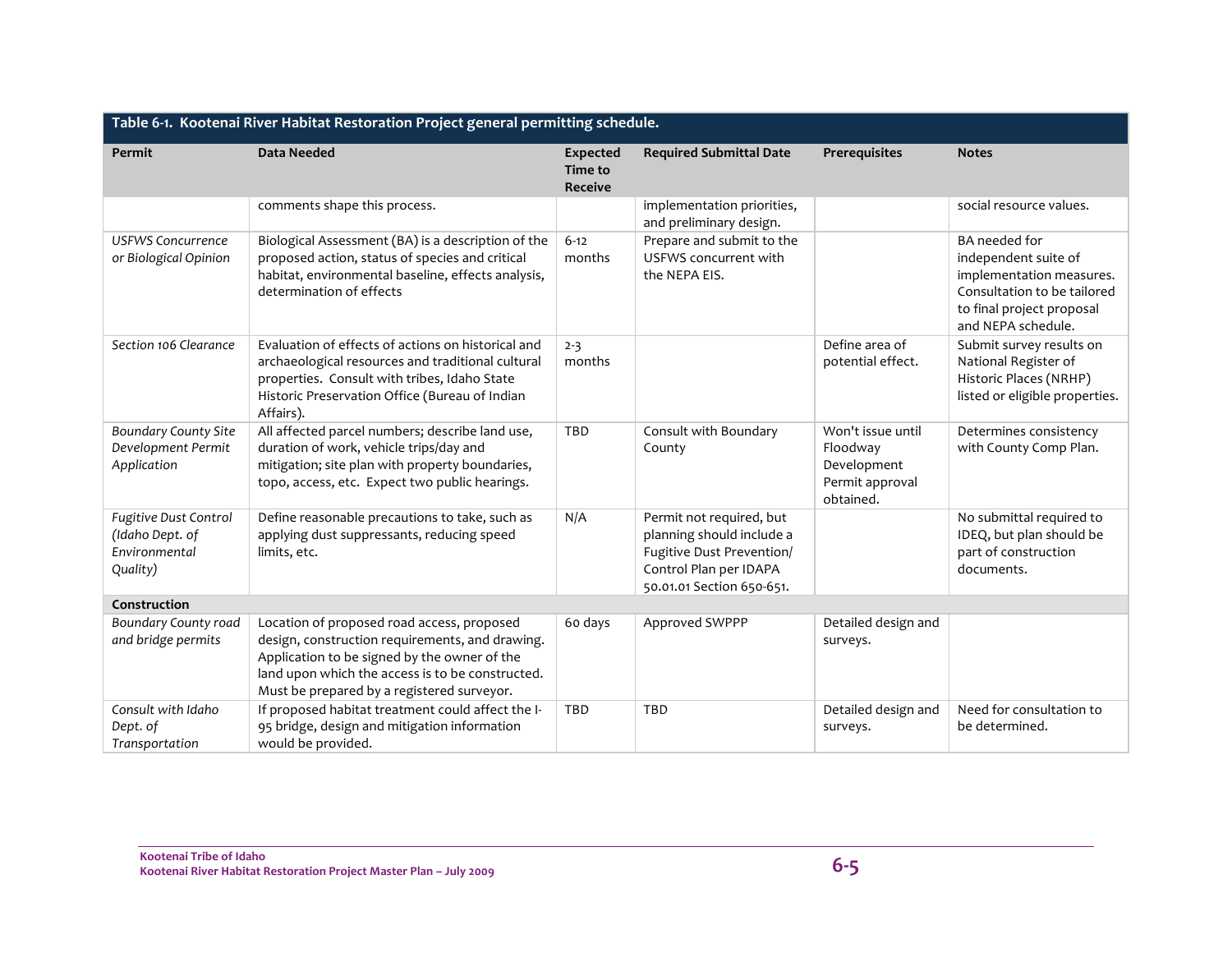### **6.3 Endangered Species Act**

The Endangered Species Act (ESA) of 1973, as amended (16 U.S.C. §§ 1531 et seq.), requires federal agencies to ensure that actions they authorize, fund or conduct are not likely to jeopardize the continued existence of any ESA‐proposed or listed species or result in destruction or adverse modification of their designated critical habitat. Section 7(c) of the ESA requires that federal agencies consult with the USFWS and/or the National Marine Fisheries Service regarding endangered species. A Biological Assessment (BA) must be prepared if the USFWS determines that threatened or endangered species may occur in the vicinity of a proposed action. If the BA determines that the proposed project would likely adversely affect a listed species or result in destruction or adverse modification of critical habitat, then formal ESA Section 7 consultation is required. Under formal consultation, the USFWS will use the BA along with their own subsequent analysis as the basis of a Biological Opinion that will outline criteria to ensure the project does not further jeopardize the continued existence of an endangered species. The recently clarified Libby Dam BiOp addresses this proposed project; however, the scope and effect of proposed restoration actions were not considered in detail. The USFWS is likely to conclude that additional ESA compliance is necessary.

Endangered Species Act listed Kootenai River white sturgeon (endangered) and Columbia River bull trout (threatened) are present in the project area. As noted in Chapter 2, the USFWS designated the Kootenai River from RM 141.4 to RM 152.6 and RM 152.6 to 159.7 as sturgeon critical habitat (73 FR 39506). The lateral extent of critical habitat includes the river channel up to the ordinary high‐water lines (as defined by the USFWS in 33 CFR 329.11) on each bank of the Kootenai River. No critical habitat for bull trout has been designated in the project area (70 FR 56211). Listed bull trout, sturgeon, and sturgeon critical habitat would be affected during habitat restoration actions. Even though the ultimate goal is to implement specific projects that would be beneficial to ESA listed sturgeon and bull trout, given the extent of likely restoration treatments described in previous chapters, a BA will be required and formal ESA Section 7 consultation with the USFWS may be necessary to ensure that negative effects from construction are minimized. The ESA Section 7 consultation would likely conclude with the issuance of a Biological Opinion by the USFWS.

Preparation of the BA would typically begin at the final design phase, which is the level of detail required by the USFWS to prepare a Biological Opinion. While a BA could be prepared within a month, preparation of a Biological Opinion by the USFWS can take as much as a year to complete due to factors such as a complicated multi‐phased project and limited agency staff.

In addition, through the ESA consultation process, this project will be evaluated for consistency with the final recovery plan for Kootenai River white sturgeon (USFWS 1999) and for previously issued Biological Opinions with specific measures to protect sturgeon. The USFWS, Bureau of Reclamation, USACE, and BPA developed a Biological Opinion (BiOp) on Federal Columbia River Power System Operations in 2000 that recommended mitigation for Libby Dam operational effects on Kootenai River white sturgeon. Measures for sturgeon include implementing flow releases and a flood control approach to lessen the effects on sturgeon. In 2006, the USFWS Biological Opinion Regarding the Effects of Libby Dam Operations on the Kootenai River White Sturgeon, Bull Trout, and Kootenai Sturgeon Critical Habitat was published and was as clarified in 2008.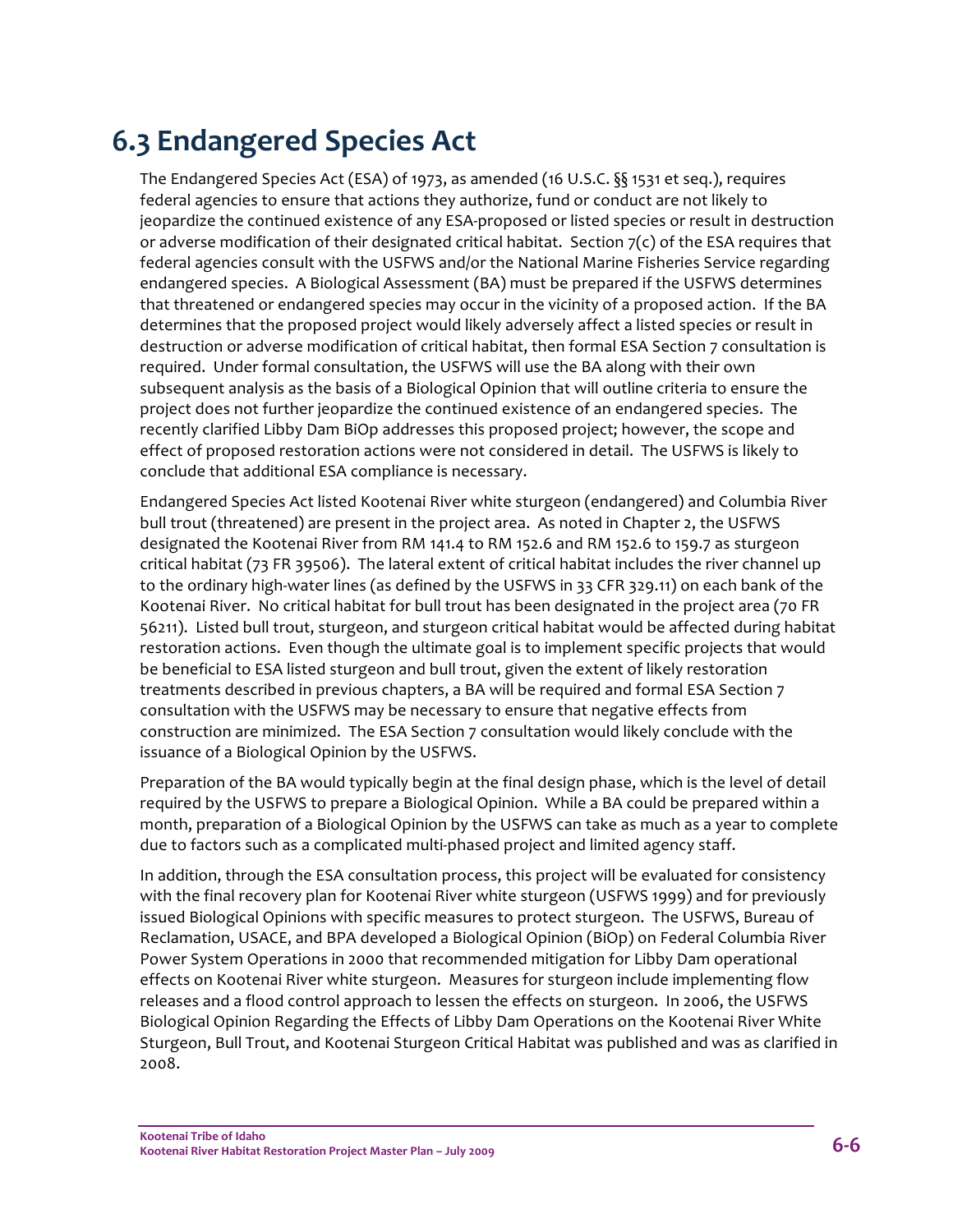#### **6.4Clean Water Act**

Uncontrolled water pollution led to enactment of the Federal Water Pollution Control Act Amendments of 1972. As amended in 1977, this law, commonly known as the Clean Water Act, is the principal federal law regulating water quality in waters of the United States. In addition, the Rivers and Harbors Act regulates activities affecting navigable waters of the United States.

Work within the Kootenai River, a navigable waterway, will be subject to Section 10 of the Rivers and Harbors Act, administered by the USACE. In addition, habitat restoration measures involving work within wetlands and rivers are generally subject to Section 404 of the Clean Water Act. Application is made jointly to the USACE for both approvals. Section 404 requires evaluation of activities involving discharges of dredged or fill material into waters of the United States, which includes the Kootenai River and its associated riparian wetlands and tributaries. Most elements of this project may meet the requirements of several Nationwide Permits (NWP), which authorize various types of habitat restoration activities. For example, NWP 27 authorizes many stream and wetland restoration activities. Non‐conforming activities would require the lengthier individual 404 permit review process.

Section 10 and Section 404 permitting, administered by the USACE, also involve review by the Idaho Department of Environmental Quality (IDEQ), the agency responsible for local compliance with Section 401 of the Clean Water Act. IDEQ issues Water Quality Certifications for work within and near waters of the United States. This component ensures that the project meets state water quality standards. For some 404 permits, certain Tribes must also provide Section 401 approval. Issuance of a Section 401 Water Quality Certification means that the certifying agency/tribe anticipates there is a reasonable assurance that a proposed action can be conducted in a manner that would not violate applicable water quality standards.

If the project involves sediment dredging from the Kootenai River, another process could be triggered if these sediments are contaminated. Section 10 review could initiate an evaluation under the Northwest Regional Sediment Evaluation Framework (Corps of Engineers et al. 2006). If contamination is documented, the potential effects of dredging on physical, chemical and biological processes may need to be identified in a Dredged Material Management Plan. The intent of this process is to ensure that dredging and disposal don't expose species and habitats to concentrations of contaminants that cause adverse effects. It also seeks to limit the effects of suspended sediments on water quality.

Section 404 permitting can require a year or more for complex projects. IDEQ has 60 days from issuance of the public notice to grant or deny a Section 401 certification request, but the USACE can specify a longer or shorter time frame if necessary (not exceeding one year). Often times Section 404 and 401 permits and ESA consultation for these permit approvals are the most time consuming permit processes. Preparation of Section 404 and 401 permit applications typically begin at the final design stage, when the required level of construction detail is available. Facilitating regular involvement of USACE, IDEQ, and Kootenai Tribal staff through the final design stages could help to reduce the processing duration.

Section 402 of the Clean Water Act authorizes storm water discharges from construction activities exceeding a one‐acre area. A National Pollutant Discharge Elimination System (NPDES) permit authorizes construction projects, providing notice is given to the authorizing agency and appropriate erosion control plans and measures are implemented. The Kootenai Tribe will be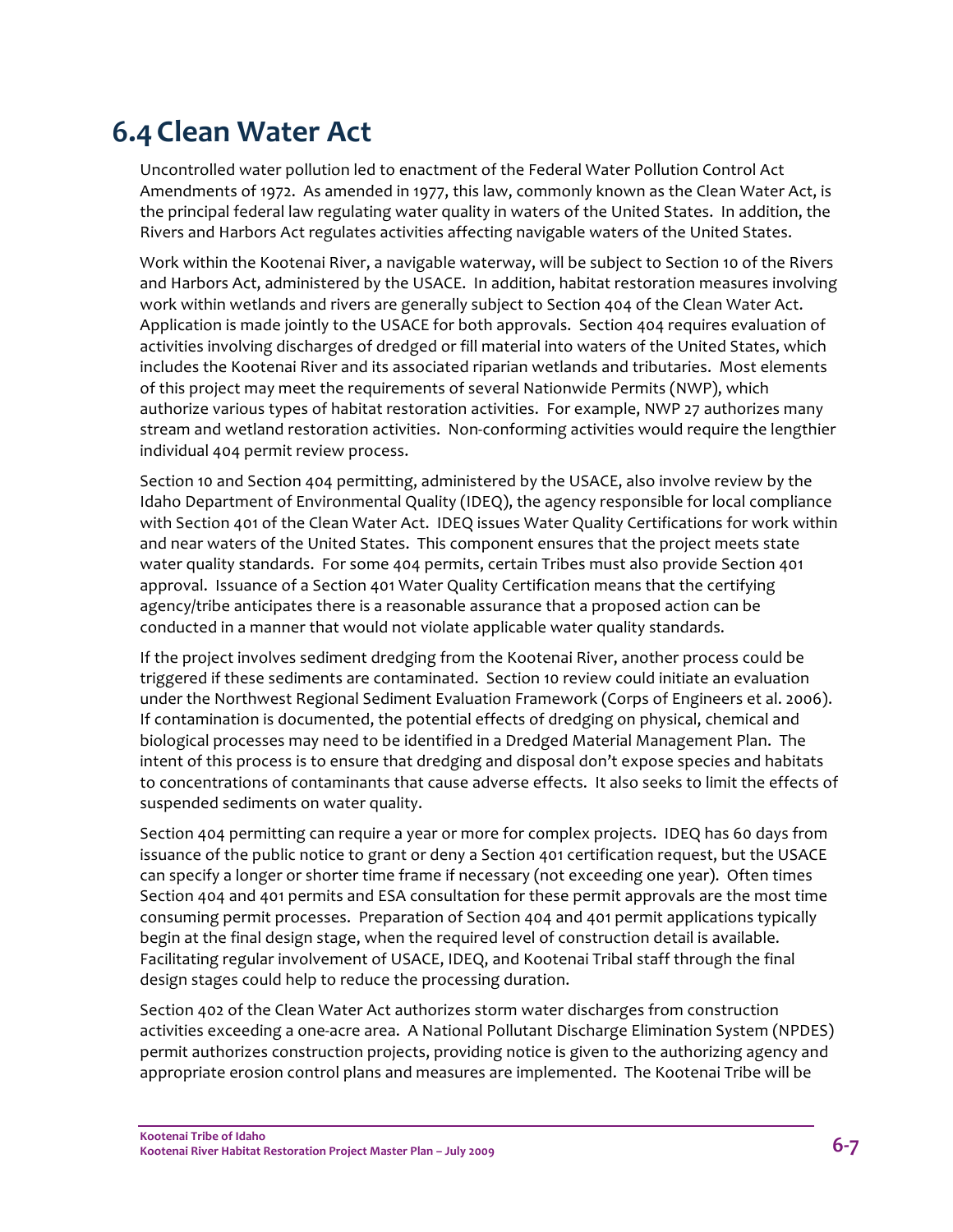required to prepare and implement a Storm Water Pollution Prevention Plan that would be overseen and approved by the IDEQ. Application would need to be made to the IDEQ when final project design is advanced. Pertinent information will include construction schedules and quantities and quality of potential discharge. Generally NDPES permitting does not cause undue delay in project implementation.

### **6.5 Federal National Historic Preservation Act**

Federal funding of a project is considered an undertaking within Section 106 of the National Historic Preservation Act (NHPA) of 1966, as amended (P.L.89‐665, 16 U.S.C. 470). Section 106 requires that every federal agency take into account how each of its undertakings could affect historic properties. Historic properties are districts, sites, structures and traditional cultural places and properties that are eligible for inclusion on the National Register of Historic Places (NRHP). The Kootenai Tribe will need to identify whether cultural resources are present within areas affected by restoration actions and if so, assess their eligibility for listing under the NRHP. Appropriate protective actions to take on NRHP eligible properties will be identified in consultation with the Idaho State Historic Preservation Office (SHPO).

A cultural resources survey and report of findings for the proposed undertaking must be submitted to the Idaho SHPO, and SHPO must provide concurrence before construction can be implemented. Such surveys may take considerable time, especially if sites are identified; therefore, the Kootenai Tribe's Cultural Resource Office intends to implement investigations and consultation as soon as specific project affected areas are identified. Depending on survey results, compliance with Section 106 of the NHPA may take several months to over one year.

#### **6.6 Federal Farmland Protection Policy Act**

The Farmland Protection Policy Act (7 U.S.C. 4201 et seq.) directs federal agencies to identify and quantify adverse effects of federal programs on farmlands. The intent of this Act is to minimize the number of programs that unnecessarily contribute to the conversion of agricultural land to non‐agricultural purposes. Agriculture is a major economic base in Boundary County and restoration actions could affect agricultural lands within the Kootenai River Valley. For example, the Boundary County Comprehensive Plan recognizes and appreciates that farming and other agricultural practices are subject to special protection as stated in the Idaho Right to Farm Act, and that precedence in land use decisions should weigh in favor of agricultural pursuits. Agricultural issues will likely be important NEPA scoping issues, and Farmland Protection Policy Act compliance would be addressed in detail through the NEPA process. While compliance with this Act may take considerable time, evaluation can begin during preliminary design.

### **6.7 State Approvals**

In addition to Section 401 Water Quality Certification by the IDEQ and NPDES permitting, implementing the habitat restoration project may require various other regulatory approvals from State of Idaho agencies. Permitting requirements will be verified during preliminary design and compliance initiated during the preliminary or final design phases as appropriate.